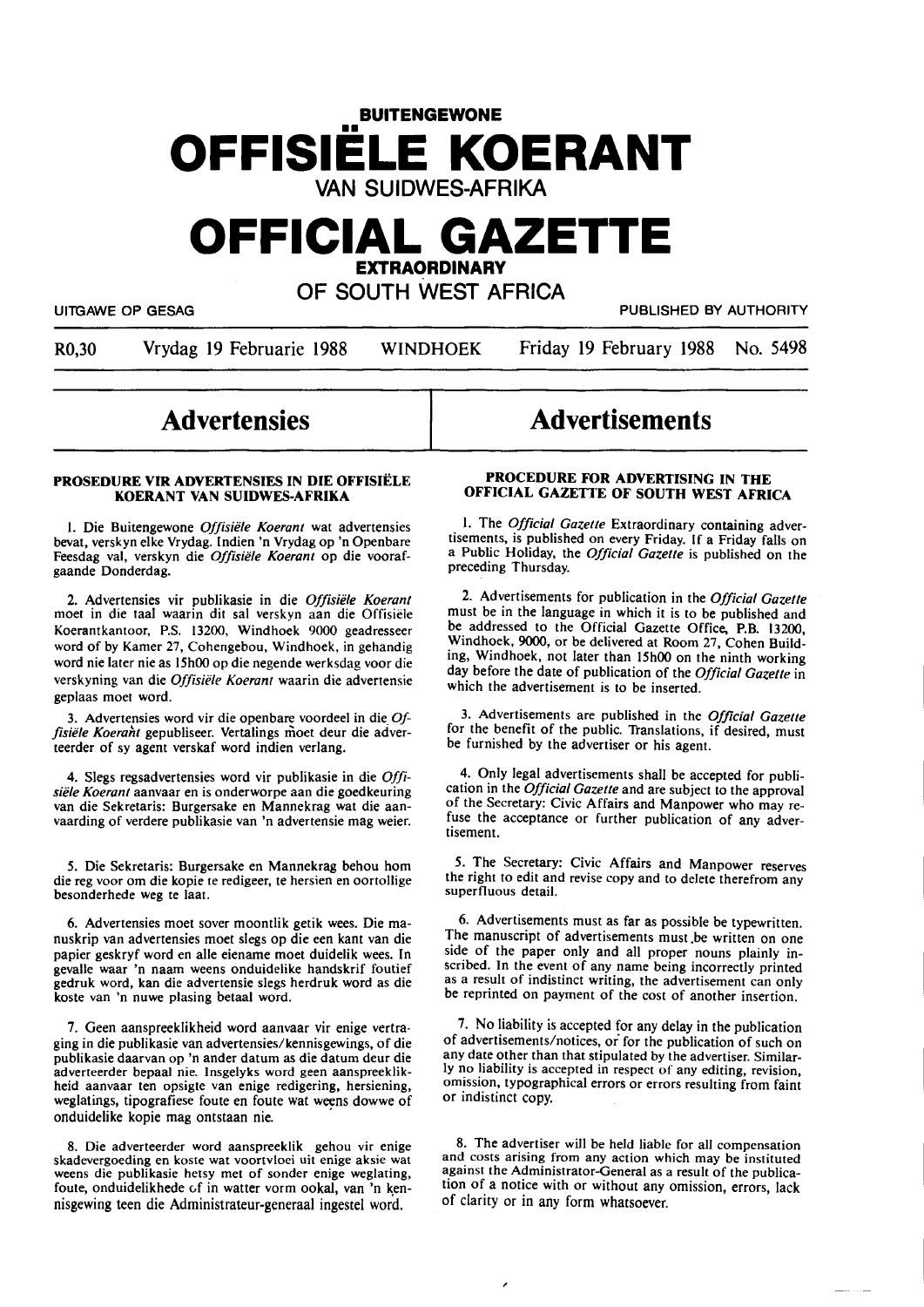9. Die jaarlikse intekengeld op die *Offisiele Koerant* is **R25**  plus belasting posvry in hierdie gebied en die Republiek van Suid-Afrika, verkrygbaar by Star Binders & Printers, Posbus 56, Windhoek, 9000. Oorsese intekenaars moet posgeld vooruitbetaal. Enkel eksemplare van die Offisiële Koerant is verkrygbaar van Star Binders & Printers, Posbus 56, Windhoek, 9000 teen die prys soos gedruk op eksemplaar. Eksemplare word vir slegs twee jaar in voorraad gehou.

10. Die koste vir die plasing van kennisgewings is soos volg en is betaalbaar by wyse van tjeks, wissels, pos- of geldorders:

#### **LYS VAN VASTE TARIEWE**

| GESTANDAARDISEERDE<br><b>KENNISGEWINGS</b>                                                                                                                                                                     | Tarief per<br>plasing<br>R |
|----------------------------------------------------------------------------------------------------------------------------------------------------------------------------------------------------------------|----------------------------|
| Oordrag van besigheid                                                                                                                                                                                          | 3,25                       |
| Aktes: Verlore dokumente                                                                                                                                                                                       | 6,00                       |
| Besigheidskennisgewings                                                                                                                                                                                        | 5,00                       |
| Boedelwettekennisgewings: Vorms J. 187, 193,<br>197, 295, 297, 517 en 519                                                                                                                                      | 2,00                       |
| Derdepartyassuransie-eise om skadevergoeding.                                                                                                                                                                  | 2,50                       |
| Insolvensiewet- en maatskappywettekennisge-<br>wings: J. 28, J. 29. Vorms 1 tot 9                                                                                                                              | 4,00                       |
| L.W. - Vorms 2 en 6 - bykomstige verklarings<br>volgens woordetaltabel, toegevoeg tot die basie-<br>se tarief.                                                                                                 |                            |
| Naamsverandering (vier plasings)                                                                                                                                                                               | 60,00                      |
| Naturalisasiekennisgewings (insluitende 'n her-<br>druk vir die adverteerder)                                                                                                                                  | 2,00                       |
| Onopgeëiste geld — slegs in die Buitengewone $Of$ -<br>fisiële Koerant sluitingsdatum 15 Januarie (per in-<br>skrywings van "naam, adres en bedrag")                                                           | 0,80                       |
| Slagterskennisgewings                                                                                                                                                                                          | 5,00                       |
| Slumopruimingshofkennisgewings, per perseel                                                                                                                                                                    | 4,00                       |
| Verlore lewensversekeringspolisse                                                                                                                                                                              | 2,00                       |
| NIE-GESTANDAARDISEERDE KENNISGEWINGS                                                                                                                                                                           |                            |
| Maatskappykennisgewings:                                                                                                                                                                                       | R                          |
| Kort kennisgewings: Vergaderings, besluite, aanbod<br>van skikking, omskepping van maatskappye, vry-<br>willige likwidasie, ens.: sluiting van lederegisters<br>vir oordragte en/of verklarings van dividende. | 11,00                      |
| Dranklisensiekennisgewings (in Buitengewone Of-<br>fisiële Koerante, t.w. (Junie/Tvl.; November/<br>Kaap; Januarie/OVS; April/Natal) per tweetalige                                                            | 7,00                       |
| Verklaring van dividende met profytstate, notas in-<br>gesluit                                                                                                                                                 | 25,00                      |
| Lang kennisgewings: Oordragte, veranderings met<br>betrekking tot aandele of kapitaal, aflossings, be-<br>sluite, vrywillige likwidasies                                                                       | 37,00                      |
| Handelsmerke in Suidwes-Afrika                                                                                                                                                                                 | 11,00                      |
| Likwidateurs en ander aangesteldes se kennisge-                                                                                                                                                                | 7,00                       |

9. The subscription for the *Official Gazette* is R25 plus GST per annum, post free in this territory and the Republic of South Africa, obtainable from Star Binders and Printers, P.O. Box 56, Windhoek, 9000. Postage must be prepaid by overseas subscribers. Single copies of the *Official Gazette* are obtainable from Star Binders & Printers, P.O. Box 56, Windhoek 9000, at the price as printed on copy. Copies are kept in stock for two years only.

IO. The charge for the insertion of notices is as follows and is payable in the form of cheques, postal or money orders:

#### **LIST OF FIXED TARIFF RATES**

| er<br>g  | STANDARDISED NOTICES                                                                                                                                                                                      | Rate per<br>insertion<br>R |
|----------|-----------------------------------------------------------------------------------------------------------------------------------------------------------------------------------------------------------|----------------------------|
| 25       | Transfer of business                                                                                                                                                                                      | 3,25                       |
| 00       | Deeds: Lost documents                                                                                                                                                                                     | 6,00                       |
| 00       | Business notices                                                                                                                                                                                          | 5,00                       |
| 00       | Administration of Estates Acts Notices, Forms<br>J. 187, 193, 197, 295, 297, 517 and 519                                                                                                                  | 2,00                       |
| 50       | Third party insurance claims for compensation.                                                                                                                                                            | 2,50                       |
| 00       | Insolvency Act and Company Acts Notices: J. 28,                                                                                                                                                           | 4,00                       |
|          | $N.B.$ - Forms 2 and 6 - additional statements<br>according to word count table, added to the basic<br>tariff.                                                                                            |                            |
| 00       | Change of name (four insertions) $\dots\dots\dots$                                                                                                                                                        | 60,00                      |
| 00       | Naturalisation notices (including a reprint for the<br>advertiser)                                                                                                                                        | 2,00                       |
| 80       | Unclaimed moneys - only in the Official Gazette<br>Extraordinary, closing date 15 January (per entry<br>of "name, address and amount")                                                                    | 0,80                       |
| 00       | Butchers' notices                                                                                                                                                                                         | 5,00                       |
| 00       | Slum Clearance Court Notices, per premises                                                                                                                                                                | 4,00                       |
| $\infty$ | Lost life insurance policies $\dots\dots\dots\dots\dots\dots$                                                                                                                                             | 2,00                       |
|          | NON-STANDARDISED NOTICES                                                                                                                                                                                  |                            |
|          | Company notices:                                                                                                                                                                                          | R                          |
| 00       | Short notices: Meetings, resolutions, offers of com-<br>promise, conversions of companies, voluntary<br>windings-up, etc.: closing of members' registers<br>for transfer and/or declarations of dividends | 11,00                      |
| 00       | Liquor Licence Notices (In Official Gazette, Ex-<br>traordinary viz.<br>(June/Tvl; November/Cape;<br>January/O.F.S.; April/Natal), per bilingual                                                          | 7,00                       |
| 00       | Declaration of dividends with profit statements, in-                                                                                                                                                      | 25,00                      |
|          | Long notices: Transfers, changes in respect of<br>shares or capital, redemptions, resolutions, volun-                                                                                                     |                            |
| 00       | tary liquidations                                                                                                                                                                                         | 37,00                      |
| 00       | Trade marks in South West Africa                                                                                                                                                                          | 11,00                      |
| $\infty$ | Liquidators' and other appointees' notices                                                                                                                                                                | 7,00                       |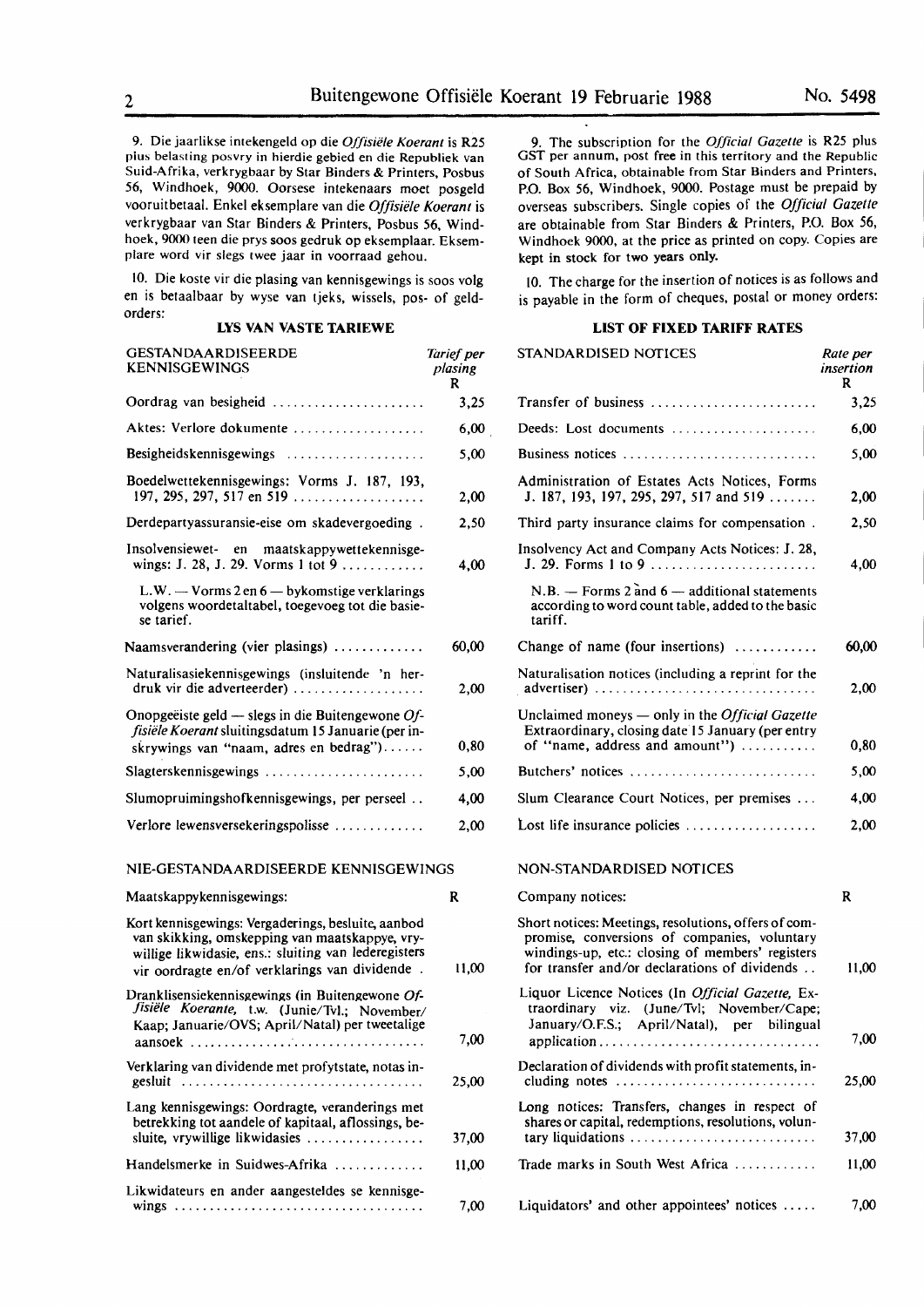#### GEREGTELIKE EN ANDER OPENBARE VERKOPE:

| Geregtelike verkope                                         | 18.00                  |
|-------------------------------------------------------------|------------------------|
| Openbare veilings, verkope en tenders:<br>76 tot 250 woorde | 6.00<br>15.00<br>23,00 |

#### ORDERS VAN DIE HOF:

#### Voorlopige en finale likwidasies of sekwestrasies 14,00

| Vermindering of verandering in kapitaalsame-<br>smeltings, aanbod van skikking $\ldots$ | 37,00 |
|-----------------------------------------------------------------------------------------|-------|
| Geregtelike besture, kurator bonis en soortgelyke                                       |       |
| en uitgebreide bevel <i>nisi</i>                                                        | 37,00 |
| Verlenging van keerdatum                                                                | 4.00  |
| Tersydestellings en afwysings van petisies (J. 158)                                     | 4.00  |

11. Die koste vir die plasing van advertensies, behalwe die kennisgewings wat in paragraaf IO genoem word. is teen die tarief van 56c per cm dubbelkolom. (Gedeeltes van 'n cm moet as voile cm bereken word).

12. Geen advertensie word geplaas tensy die koste nie vooruitbetaal is nie. Tjeks, wissels, pos- en geldorders moet aan die Sekretaris,: Burgersake en Mannekrag betaalbaar gemaak word.

#### **Vorm/Form J 187**

 $\bar{z}$ 

### **LIKWIDASIE- EN DISTRIBUSIEREKENING IN BES10RWE BOEDELS WAT TER INSAE LE**

lngevolge artikel 35(5) van Wet 66 van 1965, word hierby kennis gegee dat duplikate van die likwidasie- en distribusierekenings (eerste en finale, *tensy anders vermeld)* in die boedels hieronder vermeld, in die kantore van die Meester en Landdroste soos vermeld en gedurende 'n tydperk van 21 dae (of korter of !anger *indien spesiaal vermeld)* vanaf gemelde datums of vanaf datum van publikasie hiervan, as dit later is, ter insae lê van alle persone wat daarby belang het.

lndien binne genoemde tydperk geen besware daarteen by die betrokke Meester ingedien word nie, gaan die eksekuteurs oor tot die uitbetalings ingevolge gemelde rekenings.

68/87 ACKERMAN Johannes Hendrik, 440226 0100 087, Kaiserstraat 428, Posbus 20437, Windhoek, Windhoek. Die Bestuurder, Bankorptrust Beperk, Posbus 680, Bellville, (Eksekuteur).

465/87 PIETERS Samuel, 120907 5010 005, 282 Wallis Street, Usakos, Karibib, Cape Town. First National Bank of S.A. Ltd. P.O. Box 512, Cape Town, 8000.

467 /87 HERMA Ernst Caspar, 230806 01 0012 4, Portion 20 (a Portion of Portion C) Farm Brakwater, Windhoek, Windhoek. Mrs. K.L. Herma, c/o Price Waterhouse, P.O. Box 21616, Windhoek.

## SALES IN EXECUTION AND OTHER PUBLIC SALES:

|                                                                                                           | 18.00                  |
|-----------------------------------------------------------------------------------------------------------|------------------------|
| Public auctions, sales and tenders:<br>76 to 250 words $\ldots \ldots \ldots \ldots \ldots \ldots \ldots$ | 6.00<br>15.00<br>23.00 |

#### ORDERS OF THE COURT.

| Provisional and final liquidations or sequestra-                                     |       |
|--------------------------------------------------------------------------------------|-------|
| tions $\ldots \ldots \ldots \ldots \ldots \ldots \ldots \ldots \ldots \ldots \ldots$ | 14.00 |
| Reduction or change in capital mergers, offers of                                    |       |
| compromise                                                                           | 37,00 |
| Judical managements, curator bonis and similar                                       |       |
| and extensive rule nisi                                                              | 37,00 |
| Extension of return date                                                             | 4.00  |
| Supersession and discharge of petitions (J. 158)                                     | 4.00  |

II. The charge for the insertion of advertisements other than the notices mentioned in paragraph IO is at the rate of 56c per cm double column. (Fractions of a cm must be calculated as a cm).

12. No advertisements shall be inserted unless the charge is prepaid. Cheques, drafts, postal **or** money orders must be made payable to the Secretary: Civic Affairs and Manpower.

#### **LIQUIDATION AND DISTRIBUTION ACCOUNTS IN DECEASED ESTATES LYING FOR INSPECTION**

In terms of section 35(5) of Act 66 of 1965, notice is hereby given that copies of the liquidation and distribution accounts (first and final, *unless otherwise stated)* in the estates specified below will be open for the inspection of all persons interested therein for a period of 21 days (or shorter or longer if *specially stated)* from the date specified or from the date of publication hereof, whichever may be the later, and at the offices of the Master and Magistrates as stated.

Should no objection thereto be lodged with the Master concerned during the specified period, the executors will proceed to make payments in accordance with the accounts.

473/87 HATZ Leopold, 070227 0100 04 I, 4 Gutsche Street, Windhoek, Windhoek. Mrs A.E. Hatz, P.O. Box 21616, Windhoek.

142/87 CROHN Sigrid Else, 400802 01 0041 8, Windhoek, Second and Final Liquidation and Distribution Account, Windhoek. Mr. K. Nieft  $-$  Agent for the Executor, c/o Keller & Neuhaus Trust Co. (Pty) Ltd. P.O. Box 156, Windhoek.

362/87 KRUGER Alida, Maria, 300206 0009 001, Otjiwarongo-Distrik, Johannes Gerhardus Kruger, Otjiwarongo, Windhoek. Bank Windhoek Beperk, Posbus 15, Windhoek, 9000.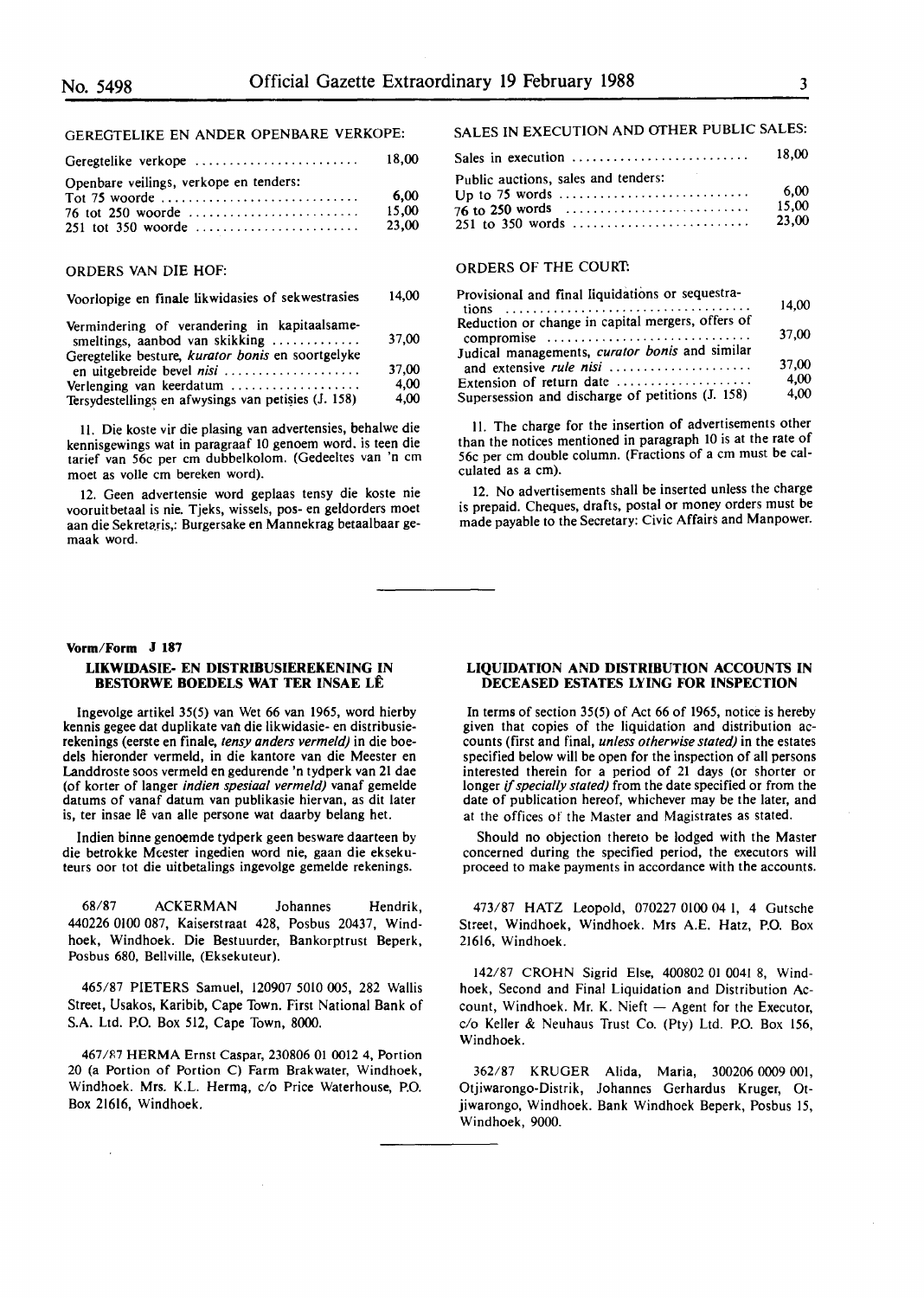**Vorm/Form J 193** 

#### **KENNISGEWING AAN KREDITEURE IN BESTORWE BOEDELS**

Alie persone wat vorderinge het teen die boedels hieronder vermeld, word hierby versoek om hul vorderinge by die betrokke eksekuteurs en binne 'n tydperk van 30 dae (of andersins soos aangedui) gereken vanaf die datum van publikasie hiervan in te lewer. Die inligting word verstrek in die volgorde: Boedelnommer, familienaam en voorname, geboortedatum, persoonsnommer, laaste datum, familienaam, geboortedatum en persoonsnommer; naam en adres van eksekuteurs of **gemagtigde** agent, tydperk toegelaat vir lewering van vorderings indien anders as 30 dae.

280/87 JANSEN Johannes Francois, Windhoek, 5 April 1936, 360405 0100 151, Noordoewer. 29 Mei 1987. Eerste Nasionale Bank van Suidelike Afrika Bpk. Posbus 512, Kaapstad, 8000.

6/88 BEUKES, Henry Fred, Windhoek, 28 Julie 1940, 400728 5066 01 6, Swartbergstraat IO, Eros. 27 Desember 1987. Rose Edith Beukes, I April 1941, 4l0401 0800 71 *5.*  Eerste Persoonlike Batebestuur• en Trustmaatskappy (Eiendoms) Beperk, Posbus 448, Windhoek.

366/87 SCHROETER, Margarete Roseth, Windhoek, 8 Julie 1930, 300708 0100 19 *5,* Navarre, Aranos, 25 Oktober 1987. Eerste, Persoonlike Batebestuur en Trustmaatskappy (Eiendoms) Beperk. Posbus 448, Windhoek.

615/87 STEYN, Wilhelmina Christofina, Windhoek, 24 Maart 1960, 600324 016 008, Swakopmund. 15 November . 1987. Marius Hermanus Steyn, 20 Junie 1956, 570620 5162 008. Eerste Nasionale Batebestuur en Trustmaatskappy Beperk, Posbus 448, Windhoek.

643/87 LOFTIE-EATON Maria Elizabeth, Windhoek, 18 November 1902, 021118 0014 006, Langstraat, Mariental. 8 Desember 1987. Eerste-Nasionale Batebestuur en Trustmaatskappy, Posbus 448, Windhoek.

HORN Petrus Daniel, Windhoek, 15.9.1930, 300915 01 0017 8, Plaas Richthoven, Distrjk Windhoek. 28.1.1988. Bank Windhoek Beperk Posbus 15, Windhoek, 9000.

#### **NOTICE TO CREDITORS IN DECEASED ESTATES**

All persons having claims against the estates mentioned below are hereby called upon to lodge their claims with the executors concerned, whithin 30 days (or otherwise as indicated) calculated from the date of publication hereof. The information is given in the following order: Estate number, surname and christian names, date of birth, identity number, last address, date of death; surviving spouse's names, surname, date of birth and identity number; name and address of executor or authorised agent, period allowed for lodgement of claims if other than 30 days.

ADRIAANSE Pieter Daniel, Windhoek, 9.7.1958, 580709 5147 01 6, Windhoek. 23.11.1987. Sarah Elizabeth, Adriaanse, 04.09.1956, 560904 08 0046 9, Bank Windhoek · Beperk, Posbus 15, Windhoek, 9000.

SALOMO Karel, Windhoek, 19.10.1933, 33l019 05 0004 2, Erf Nr. 6957, Katutura Windhoek. 8.12.1987. Cornelia Hoases P/A Bank Windhoek Beperk, Posbus 15, Windhoek, 9000.

ARBUCKLE Harold James Charles, Windhoek, 8.1942, 420817 01 0036 1, 36 Pasteurstr. Windhoek. 17.8.1942, 420817 01 0036 1, 36 Pasteurstr. 13.12.1987. Lily Louisa Arbuckle, Bank Windhoek Beperk, Posbus 15, Windhoek, 9000.

VAN GREUNEN Wilhelm Johannes, Windhoek, 14.09.1929, 290914 50IO 00 *5,* Bethanien, S.W.A. 08.01.1988. Hester Johanna van Greunen. Bank Windhoek Beperk, Posbus 15, Windhoek, 9000.

635/87 SCHNEIDENBERGER Klaus, 8.4.38, 3804085011007, I Gathemann St. Windhoek, 23.11.87, Windhoek. Bloemfontein Board of Executors, Box 77, 149 St Andrew Street, Bloemfontein.

17/88 WEIS Erich Richard, Windhoek, 8 Julie 1927, 270708 5020 00 4, Eikestraat 15, Windhoek. 28 November 1987, Gerda Lotte Weis, Bankorptrust Beperk, Posbus 680, Bellville.

404/87 SCHWEIGER Ernst George, Windhoek, 5 Mei 1938, 380505 0800 49 9, Erf No. 4373, Schwartz Weg, Khomasdal, 8 Junie 1987. Catherina Christiana, Adonia Schweiger, 12 Desember 1937, 371212 0800 20 I, Muller & Brand, Posbus 2073, Windhoek.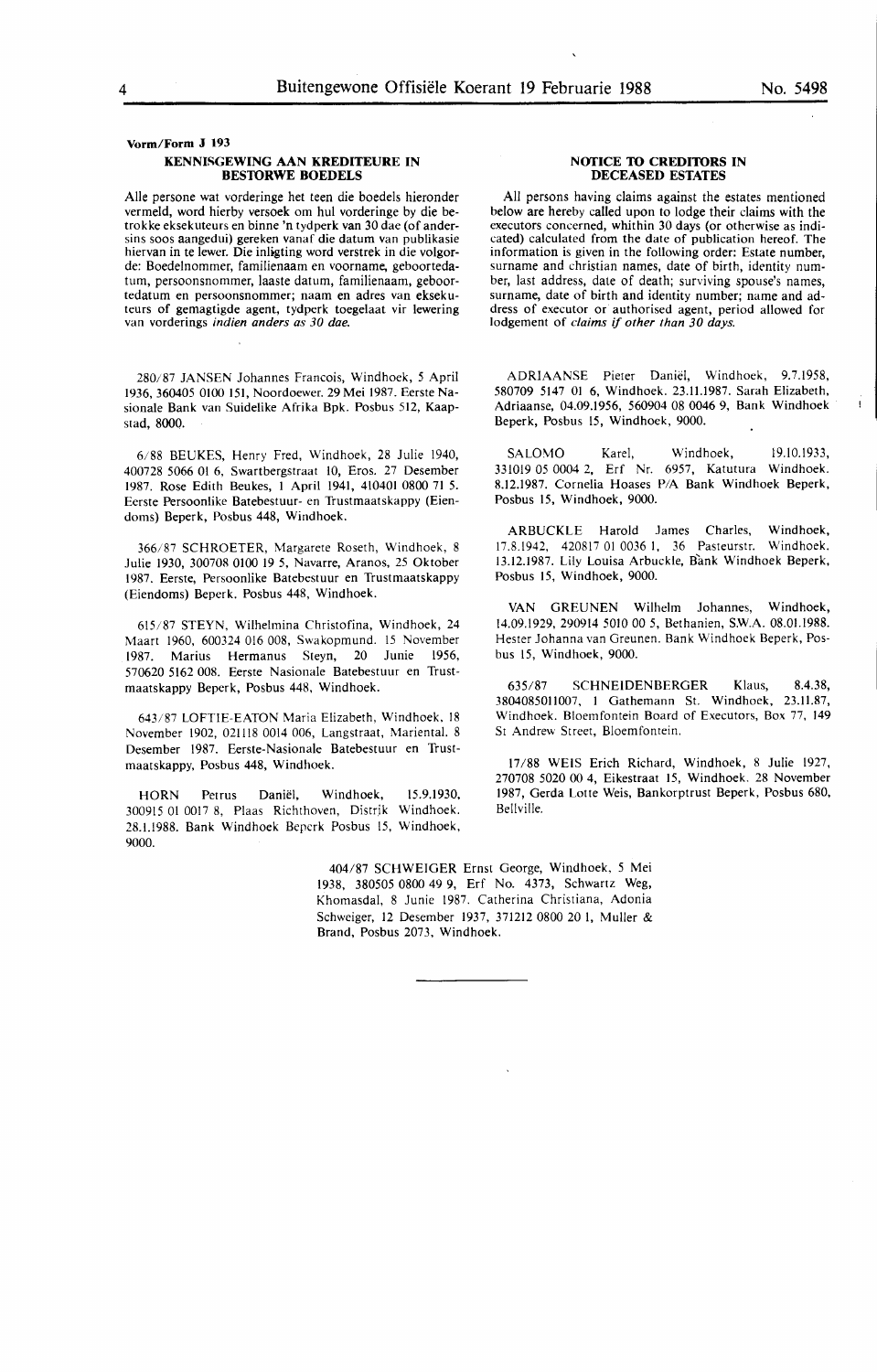**Vorm/Form 517** 

#### **KENNISGEWING AAN KREDITEURE IN BES10RWE BOEDELS**

Alie persone wat vorderinge het teen die boedels In die by-Iae vermeld, word versoek om sodanige vorderings binne 'n tydperk van 30 dae (of andersins soos aangedui) vanaf die datum van publikasie hiervan by die betrokke eksekuteu;s in te !ewer.

DU BUISSON David Izak Hendrik, 15/9/1923, 2309150100013, Omaruru, 20/1/1988. Standard Bank SWA BPK. (Geregistreerde Bank) Trustee Tak, Posbus 2164, Windhoek, 9000. 30 Dae Windhoek, SWA.

#### **NOTICE TO CREDITORS IN DECEASED ESTATES**

All persons having claims against the estates specified in the schedule, are called upon to lodge their claims with the executors concerned within a period of 30 days (or otherwise as indicated) from the date of publication hereof.

640/87 CARSTENS Anton Marius, 10-6-1962, 620610 01 00 067, Tsumeb  $-$  Ongetroud, 7-11-1987. Standard Bank SWA BPK, (Geregistreerde Bank), Trustee Tak, Posbus 2164, Windhoek, 9000.

GEIER Hermann Bruno, 08/02/1902, 020208 01 000 1 8, Grootfontein, 30/11/1987. Geier Herma Betti Eleonore. Standard Bank SWA LTD. (Registered Bank) Trustee Branch, P.O. Box 2164, Windhoek, 9000. 30 Days, Windhoek, SWA.

#### **Vorm/Form 519**

#### **LIKWIDASIE EN DISTRIBUSIEREKENING IN BESTORWE BOEDEL WAT TER INSAE LÊ**

Ingevolge Artikel 35(5) van Wet 66 van 1965 word hierby kennis gegee dat die likwidasie- en distribusierekening in die Boedel in die **Bflae** vermeld in die kantore van die Meester van die Hooggeregshof en Landdros soos vermeld vir 'n tydperk van 21 dae vanaf die datum van publikasie hiervan (of andersins soos aangedui) ter insae sal lê vir alle persone wat daarby belang het.

Indien geen besware daatteen by die Meester binne die gemelde tydperk ingedien word nie, sal die eksekuteur tot uitbetaling daarvolgens oorgaan.

611/87 LOUW Petrus Johannes, 551030 5159 009, Keetmanshoop, Eerste en Finale, 19 Februarie 1988, Windhoek, Keetmanshoop. Standard Bank SWA Bpk, (Geregistreerde Bank), Trustee Tak, Posbus 2164, Windhoek, 9000.

60C/87 BOTHMA, Vida Stella, 1909120100311, Plaas Bossie Nr. 45, Bethanie, Eerste en Finale, Weduweee, 19/2/1988, Windhoek, Bethanie. Standard Bank SWA BPK. (Geregistreerde Bank) Trustee Tak, Posbus 2164, Windhoek, 9000.

#### **LIQUIDATION AND DISTRIBUTION ACCOUNT IN DECEASED ESTATE LYING FOR INSPECTION**

In terms of Section 35(5) of Act 66 of 1965 notice is hereby given that the liquidation and distribution account in the Estate specified in the Schedule will be open for inspection of all persons interested therein for a period of 21 days from the date of publication hereof (or otherwise as indicated) at the offices of the Master of the Supreme Court and Magistrate, as stated.

Should no objection thereto be lodged with the Master during the specified period, the Executor will proceed to make payment in accordance therewith.

ENGELBRECHT Jan Hendrik, 630110 5272 005, Omaruru, Eerste en Finale, 19 Februarie 1988, Windhoek, Omaruru. Standard Bank SWA LTD. (Registered Bank), Trustee Branch, P.O. Box 2164, Windhoek, 9000.

644/87 SMIT Johanna Maria Cornelia, 410224 0009 001, Keetmanshoop, Eerste en Finale, 19 Februarie 1988, Windhoek, Keetmanshoop. Standard Bank SWA Ltd. (Registered Bank), Trustee Branch, P.O. Box 2164, Windhoek, 9000.

621/87 VAN DER MERWE Schalk Willem Jacobus, 0606045009002, Plaas Harzburg Gobabis, Eerste en Finale, Van Der Merwe, Johanna Rensia, 19 Februarie 1988, Windhoek, Gobabis, Standard Bank SWA Bpk. (Geregistreerde Bank), Trustee Tak, Posbus 2164, Windhoek, 9000.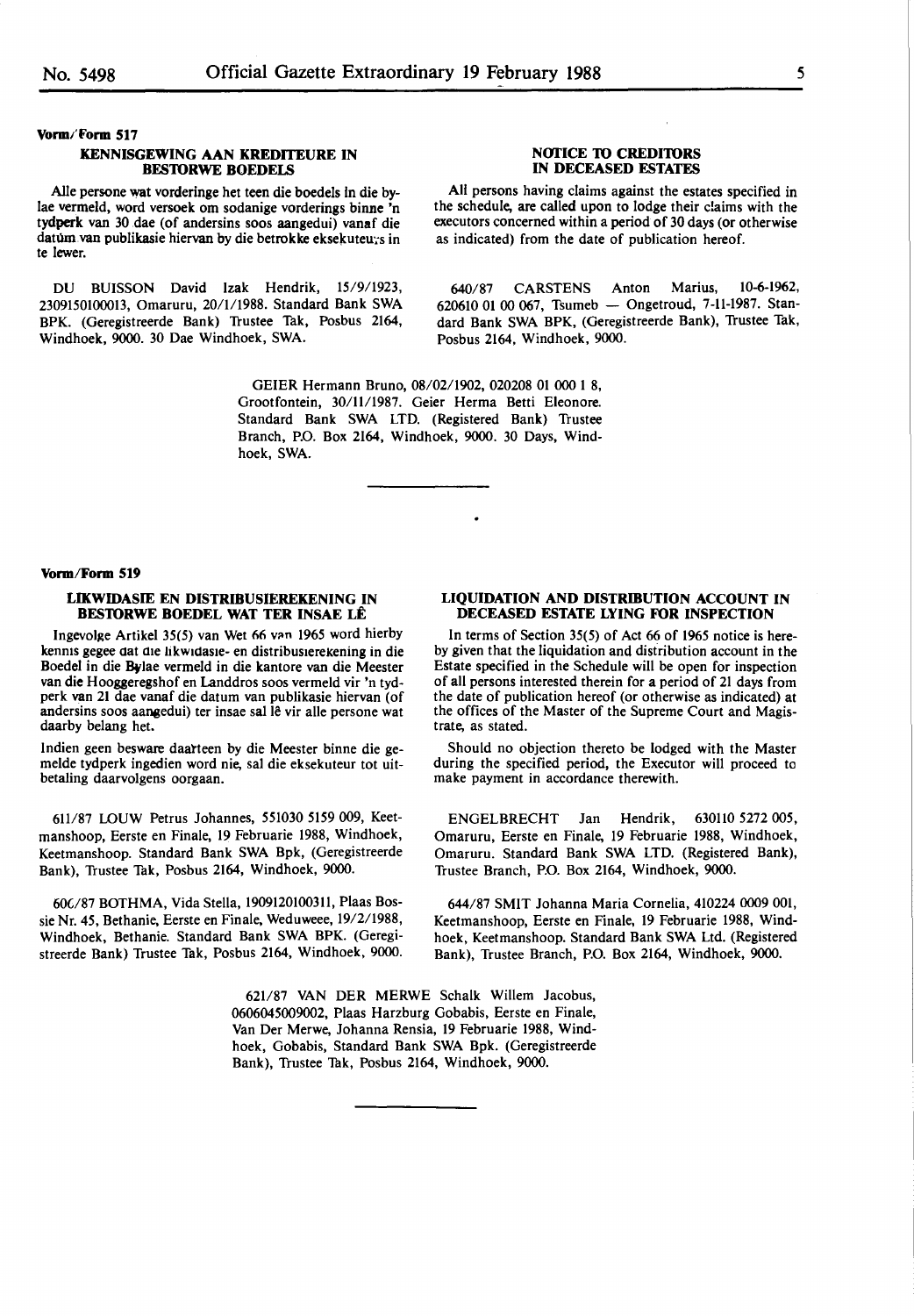**Vorm/Form J 297** 

### **KENNISGEWING VIR VERKIESING VAN EKSEKUTEURS EN/OF VOOGDE**

### **VERKIESING VAN EKSEKUTEURS EN VOOGDE**

Aangesien die Boedels van die Persone vermeld in onderstaande Bylae nie verteenwoordig is nie, **word** hierby deur Meesters van die Hooggeregshowe van Suidwes-Afrika aan belanghebbendes kennis gegee, dat byeenkomste ten opsigte **van** die verskillende Boedels op **die** datums, tye en **plekke**  vermeld, gehou sal word met die doe) om 'n Persoon of Persone te kies vir goedkeuring deur die Meester as geskik en bekwaam om deur horn aangestel te word as Eksekuteurs of Voogde, na gelang van omstandighede.

In 'n stad waarin 'n Kantoor van 'n Meester is, word die byeenkoms vor die Meester gehou en in ander plekke voor die Landdros.

L.W. - Items aan die linkerkant moet 'n \* gemerk, dui aan die verkiesing van 'n Voog; andersins word 'n Eksekuteur gekies.

#### **NOTICE FOR ELECTION OF EXECUTORS AND/OR TUTORS**

#### **ELECTION OF EXECUTORS AND TUTORS**

The Estates of **the** Persons mentioned in the subjoined Schedule being unrepresented, interested, parties **are** hereby given notice by the Master of the Supreme Court of South West Africa, that meetings will be held in several Estates at the dates, times and places specified, for the purpose of selecting some Person or Persons, for approval by the respective Master, as fit and proper to be appointed by them as Executors or Tutors, as the case may be.

Meetings in a town in which there is a Master's Office, will be held before the Master; elsewhere they will be held before the Magistrate.

 $N.B.$  — Items indicated by a  $*$  on the left hand side, denote the election of a Tutor; otherwise an Executor is to be elected.

54/59 LIST Carl, Director of Companies, 15/02/1959, 24/02/1988, 10h00 am, Master of the Supreme Court Windhoek.

#### **NOTICE OF TRANSFER OF BUSINESS**

Take notice that JACOBUS JOHANNES LOTTERING intends to alienate and dispose of the business being conducted by him as a RESTAURANT under the name and style of BRIDGE INN RESTAURANT at Erf 335, No. 17 Briickenstreet, SWAKOPMUND to and in favour of FRITS LEM-**STRA** who shall carry on the aforesaid business for his own account under the same name on the aforesaid premises within a period of not less than 30 (thirty) days after publication of this notice, and this publication shall serve as due notice having been given in terms of Section 34 of the Insolvency Act No 24 of 1936, and furthermore, that after 14 (fourteen) days of publication of this notice the said FRITS LEMSTRA shall apply to the Magistrate for the district of Swakopmund for the transfer of the trading licences in respect of the aforesaid business, into his own name.

THUS DONE AND SIGNED at SWAKOPMUND on this 8th day of FEBRUARY 1988.

#### **SWANEPOEL** & **KINGHORN**

Attorneys for Parties South West African Building Society Building **Poststreet** P.O. Box 1455 SWAKOPMUND

# **KENNISGEWING VAN VERKOOP VAN BESIGHEID**

lngevolge Artikel 34(1) van die lnsolvensiewet Nr 24 van 1936, geskied kennis hiermee dat KLAUS VIERECK EN JAQUE VAN DER MERWE wat handel dryf onder die saaknaam ELTECH ELECTRONICS voornemens is om genoemde besigheid insluitende die bates en klandisiewaarde te verkoop aan M SETEK (PTY) LIMITED binne 30 dae na die laaste verskyning van hierdie kennisgewing wat daarna die besigheid onder dieselfde adres vir eie rekening sal dryf.

#### **PF KOEP** & CO Per:

lste Vloer, ACME Corner Kasinostraat, Windhoek Posbus 3516.

#### **KENNISGEWING**

Geliewe kennis te neem dat VEERTIEN DAE na publikasie hiervan aansoek gedoen sal word by die Handelslisensiehof vir die distrik Otjiwarongo, gehou te Otjiwarongo vir die oordrag van die ALGEMENE HANDELAAR-, PATENTE MEDISYNE-, **VARS** PRODUKTE-, RESTAURANT-, **TA-**BAK **BY** KLEINMAAT-, EN SPUIT EN MINERALEWA-TER HANDELSLISENSIES gehou deur LOUIS CAREL WILHELM VAN DEN HEUVEL te Erf nr 43, Voortrekkerstraat, Otjiwarongo onder die naam PORTUGUESE MARKET na SCHALK JACOBUS BURGER wie onder dieselfde naam op dieselfde perseel vir sy eie rekening besigheid sal doen.

#### **A DAVIDS** & **KIE**

Prokureurs vir Applikant Posbus 11, Otjiwarongo